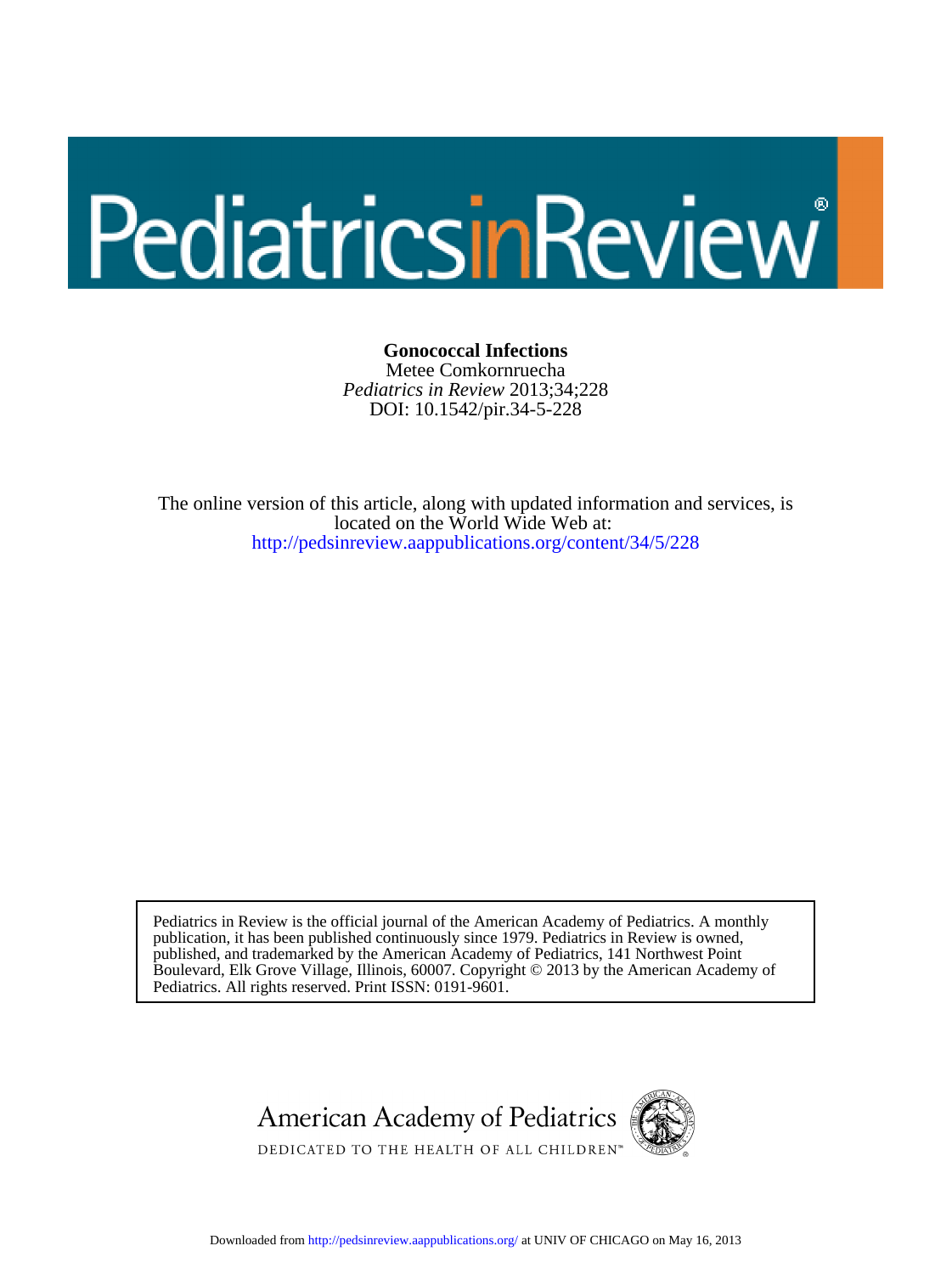# Gonococcal Infections

Metee Comkornruecha, MD\*

Author Disclosure Dr Comkornruecha has disclosed no financial relationships relevant to this article. This commentary does not contain discussion of unapproved/ investigative use of a commercial product/ device.

# Educational Gaps

- 1. Adolescents (15–19 years of age) and young adults (20–24 years of age) account for the majority of new cases of gonorrhea reported each year. Gonococcal infections in postpubertal females are commonly asymptomatic. Complications such as pelvic inflammatory disease (PID) and disseminated gonococcal infection (DGI) occur more often in females, probably because of delays in diagnosis and treatment.
- 2. A major difficulty in the treatment of gonococcal infections is the increasing incidence of multidrug-resistant strains. In August 2012, the Centers for Disease Control and Prevention (CDC) updated gonorrhea treatment guidelines and no longer recommends oral cephalosporins as routine treatment. (1)

## Objectives After finishing this article, readers should be able to:

- 1. Discuss the risk factors for acquisition of Neisseria gonorrhoeae.
- 2. Recognize the different clinical manifestations of gonococcal infections.
- 3. Understand the importance of following current treatment recommendations for N gonorrhoeae.

### Epidemiology

Neisseria gonorrhoeae is an oxidase-positive diplococcus that grows in warm, moist environments. The optimal temperature for growth is  $35^{\circ}$  to  $37^{\circ}$ C. (2) Typically an intracellular organism, N gonorrhoeae cannot live outside of its human host and is differentiated from other species of Neisseria by its ability to ferment glucose instead of other carbohydrates. The organism survives and replicates within host macrophages after phagocytosis but is killed by polymorphonuclear leukocytes.  $N$  gonorrhoeae is shed in exudates and secretions transmitted through intimate contact, such as sexual contact or vaginal delivery.

N gonorrhoeae is the second most commonly occurring reportable sexually transmitted disease (STD), or sexually transmitted infection (STI; currently the more accepted term), after *Chlamydia trachomatis*. Incidence of gonococcal infections is estimated at 700,000 new cases in the United States per year. (1) Although incidence rates had declined to historically low levels since 1998, statistics from 2010 show a slight increase in the amount of new cases reported. (3) Adolescents (15–19 years of age) and young adults (20–24 years of age) account for the majority of new cases reported each year. However, ethnic minority groups (African Americans, Hispanics, and Native Americans) continue to account for a dispropor-

### Abbreviations

| DGI:   | disseminated gonococcal infection                      |
|--------|--------------------------------------------------------|
| EPT:   | expedited partner therapy                              |
| MSM:   | men who have sex with men                              |
| NAAT:  | nucleic acid amplification test                        |
| PID:   | pelvic inflammatory disease                            |
| STD/I: | sexually transmitted disease/infection                 |
|        | USPSTF: United States Preventative Services Task Force |

tionate number of cases. Males and females continue to account for an equal amount of new cases per year, and the Southeastern region of the United States remains the most affected geographic region. (4) Additionally, men who have sex with men (MSM) comprise a population experiencing increasing rates of infection. The STD Surveillance Network noted an increased prevalence of gonococcal infections in MSM infected with human immunodeficiency virus (HIV) compared to MSM not infected with HIV. (3)

Any sexually active person can be infected with N gonorrhoeae. Behavioral factors predisposing adolescents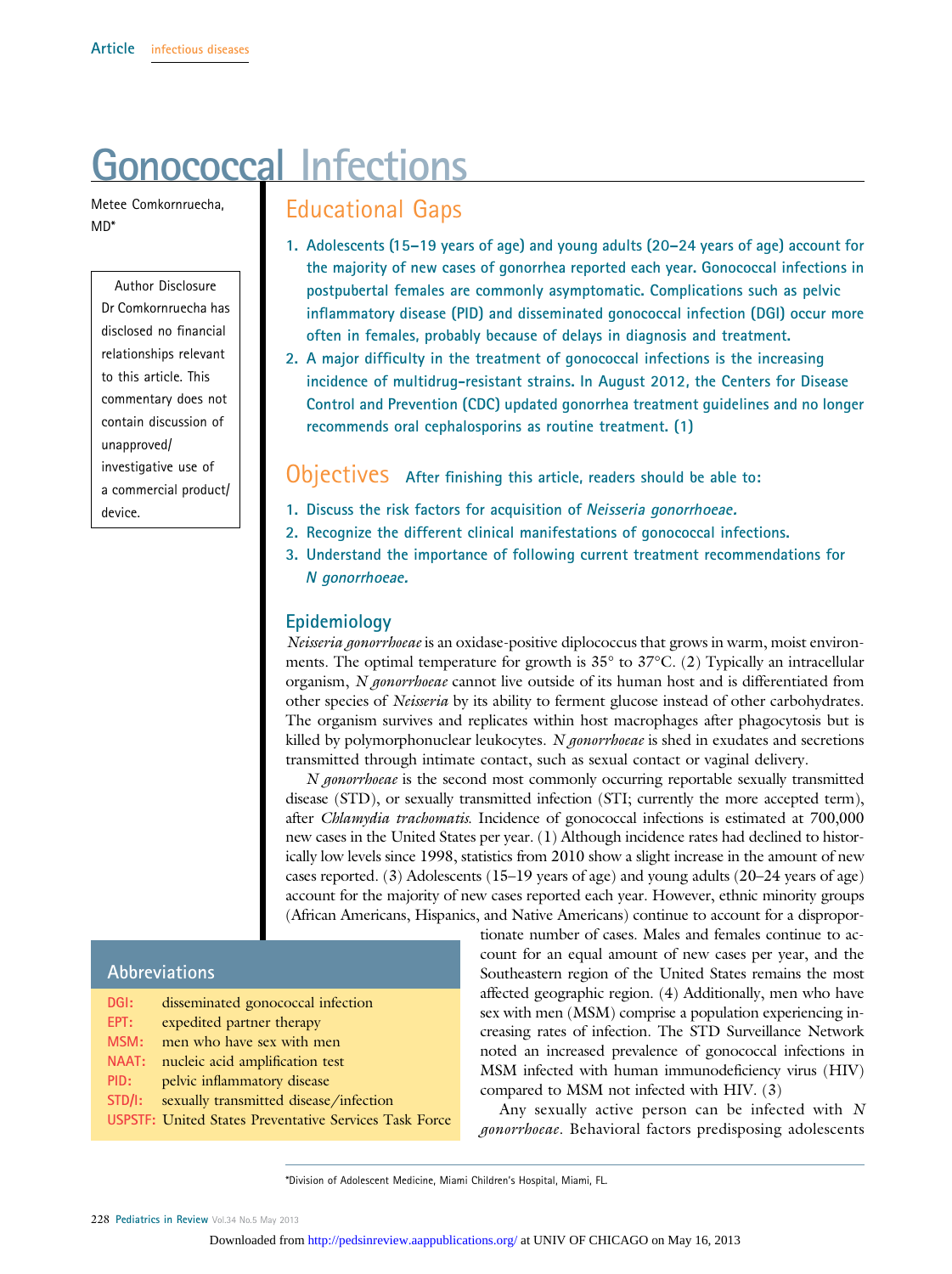and young adults to infection include (1) having multiple or new sex partners; (2) inconsistent, incorrect, or no condom use; and (3) lack of screening by health care providers. Additionally, adolescent females are biologically predisposed to infection due to the larger number of columnar epithelial cells that are exposed on the ectocervix during the teenage years.

### **Pathogenesis**

N gonorrhoeae invades mucosal and glandular surfaces lined with columnar or cuboidal, noncornified epithelium, resulting in a local inflammatory response that involves recruitment of polymorphonuclear leukocytes and macrophages.

Virulence is mediated by several distinct characteristics associated with the bacterial outer cell wall membrane. The endotoxin activity of lipooligosaccharides assists in cytotoxicity and acts as a target for the bactericidal antibody. In turn, opacity-associated proteins are thought to aid in the binding to human cells, and expression of variant pili helps the bacteria adhere to tissues, thereby protecting the bacteria from phagocytosis.

### Clinical Aspects

### **Neonates**

Gonococcal infections can occur throughout the entire lifespan of the human host. Neonates exposed to infected exudate during vaginal delivery can develop ophthalmia neonatorum, scalp abscesses, or disseminated disease. Characterized by purulent conjunctivitis, ophthalmia neonatorum presents 1 to 4 days after birth. All neonates who have conjunctivitis should have exudates cultured and tested for antibiotic susceptibility. Examination of exudateyielding intracellular gram-negative diplococci should raise suspicion for gonococcal ophthalmia, and presumptive treatment should be started after collecting appropriate cultures. Lack of prevention or delay in treatment of ophthalmia neonatorum can lead to corneal ulceration, globe rupture, and blindness. Currently, prophylaxis with erythromycin (0.5%) ophthalmic ointment is recommended for all newborn infants regardless of method of delivery. (1)

### Prepubertal Children

Acquisition of gonococcal infections during childhood occurs typically via sexual abuse; but, rarely, infections can be acquired through household exposure to affected caretakers or through childhood sexual play. Any child diagnosed as having gonorrhea should be evaluated for sexual abuse. Providers should refer any affected child to local Child Protection Service agency and other appropriate authorities, and specifically trained and experienced professionals should do the sexual abuse evaluation.

Gonococcal infections in children can occur in the pharynx, the rectum, and most commonly, the vagina. Because N gonorrhoeae can invade the thin noncornified epithelium of the vagina in prepubertal girls, gonococcal infections of the vagina are symptomatic and are characterized by purulent vaginal discharge, vaginitis, and an erythematous, swollen vulva.

### Adolescents and Adults

Infections in adolescents may be either symptomatic or asymptomatic and therefore may be more difficult to diagnosis without proper screening. (Table 1) Infections in males are more likely to be symptomatic than those in females, but the appearance of symptoms may be delayed for weeks. Typical infections in males cause urethritis, proctitis, pharyngitis, and. Infection in females typically causes cervicitis, urethritis, proctitis, menometrorrhagia, pharyngitis, PID, perihepatitis, and DGI. Gonococcal infections in postpubertal females are commonly asymptomatic. Consequently, PID and DGI occur more often in females and probably develop from a spread of infection into the upper genital tract that is related to delay in diagnosis and treatment.

### **Pharyngitis**

An overwhelming majority of pharyngeal gonococcal infections are asymptomatic. However, if symptomatic, the most common symptoms associated with infection are sore throat, fever, and cervical adenopathy. Patients who have a history of penile–oral contact are at increased risk for throat infection. Diagnosis of pharyngitis from

# Table 1. Signs and Symptoms of Gonococcal Infection

Asymptomatic (women and men)

- Burning and pain with urination, increased urination (women and men)
- Penile discharge with redness at penile meatus (men) Vaginal discharge (women)

Sore throat (gonococcal pharyngitis) (women and men) Sore or swollen testicles (men)

Pain with intercourse (women)

Fever and abdominal pain (Pelvic inflammatory disease) (women)

Fever, arthritis, and rash (Disseminated gonococcal infection) (women and men)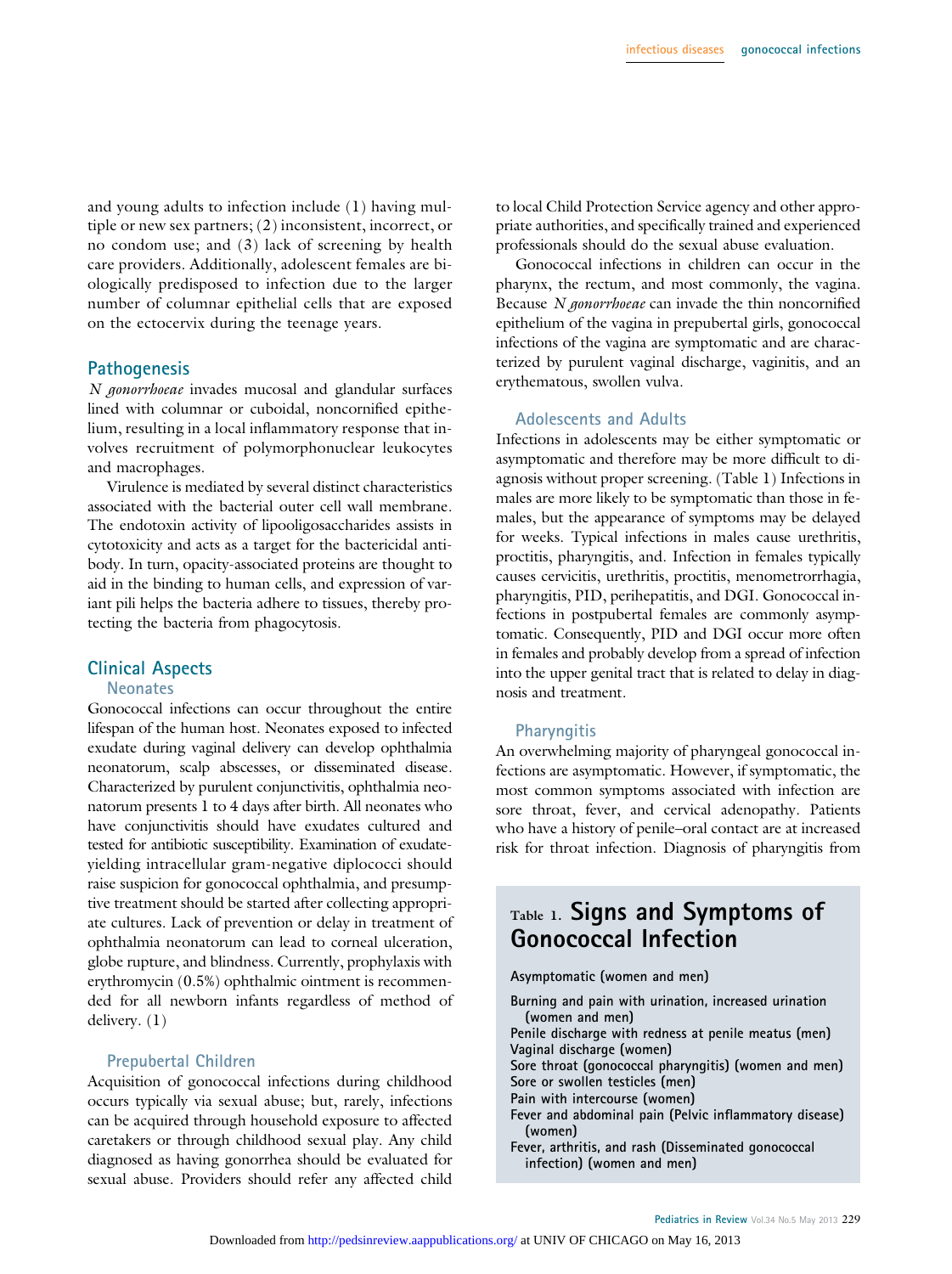positive throat cultures can be made in up to 20% to 25% of heterosexual females and homosexual males who have genital gonorrhea; however, cultures must be plated on special media for growth; therefore, routine swabs used for group A Streptococcus are not appropriate for the detection of gonorrhea. (4) Elimination of the organism may occur spontaneously after 12 weeks.

### **Urethritis**

Urethritis is characterized by urethral discharge, dysuria, and meatal pruritus. Unlike females, who generally display no symptoms of urethritis, most males exhibit symptoms 2 to 5 days after exposure; however, symptoms may resolve spontaneously after a few weeks. Untreated infections can lead to epididymitis, prostatitis, seminal vesiculitis, or infection of Cowper and Tyson glands. Diagnosis can be made by a Gram stain of urethral discharge that demonstrates polymorphonuclear leukocytes with intracellular gram-negative intracellular diplococci. (1)

### **Cervicitis**

In contrast to prepubertal females, postpubertal females do not experience vulvovaginitis associated with gonococcal infections. Similar to chlamydial infections, gonococcal genital infections in postpubertal females result in cervicitis and endocervicitis. Sixty to 90 percent of females are at risk for infection after one exposure to an infected male. (4) Cervicitis may be asymptomatic or may be characterized by purulent vaginal discharge or erythema, edema, and friability of the cervix. Dyspareunia may result from endocervicitis.

### Pelvic Inflammatory Disease

Untreated gonococcal infections of the lower genital tract may ascend the urogenital tract, causing acute endometritis, salpingitis, tuboovarian abscess, and peritonitis, which are collectively characterized as PID. Inflammation of the liver capsule may cause perihepatitis (Fitz-Hugh–Curtis syndrome). Ten to 20 percent of women with acute genital gonorrhea may manifest with PID, and presenting signs and symptoms can include vaginal discharge, abdominal pain, dyspareunia, or abnormal vaginal bleeding. (4) Complications of PID after one episode can include a six- to tenfold increased risk for ectopic pregnancy, 13% to 21% risk for infertility, and 18% risk for chronic pelvic pain. (5) N gonorrhoeae is one of the common causes of PID. However, C trachomatis, anaerobes, Gardnerella vaginalis, Haemophilus influenzae, enteric gram-negative rods, and Streptococcus agalactiae also have been associated with PID.

The diagnosis of PID is made clinically. Empiric treatment should be started if the patient meets the minimal diagnostic criteria for PID (Table 2). Table 2 also lists additional criteria that may support a specific diagnosis of PID. For an in-depth review of PID, see the April issue of Pediatrics in Review [\(pedsinreview.aappublications.](http://pedsinreview.aappublications.org/content/34/4/163.extract) [org/content/34/4/163.extract\)](http://pedsinreview.aappublications.org/content/34/4/163.extract).

# Table 2. Diagnostic Criteria for Pelvic Inflammatory Disease

Empiric treatment for PID should be initiated in sexually active young women and other women at risk for sexually transmitted infections if they are experiencing pelvic or lower abdominal pain if no cause for the illness other than PID can be identified and if one or more of the following minimum criteria are present on pelvic examination:

- Cervical motion tenderness OR
- Uterine tenderness OR
- 
- Adnexal tenderness
- One or more of the following additional criteria can be used to enhance the specificity of the minimum criteria and support a diagnosis of PID:
- Oral temperature >101˚F (>38.3˚C)
- Abnormal cervical or vaginal mucopurulent discharge
- Presence of abundant numbers of white blood cells on saline microscopy of vaginal fluid
- Elevated erythrocyte sedimentation rate
- Elevated C-reactive protein level
- Laboratory documentation of cervical infection with Neisseria gonorrhoeae or Chlamydia trachomatis The most specific criteria for diagnosing PID include the following:
- Endometrial biopsy with histopathologic evidence of endometritis
- Transvaginal ultrasonography or magnetic resonance imaging techniques showing thickened, fluid-filled tubes with or without free pelvic fluid or tubo-ovarian complex, or Doppler studies suggesting pelvic infection (eg, tubal hyperemia)
- Laparoscopic abnormalities consistent with PID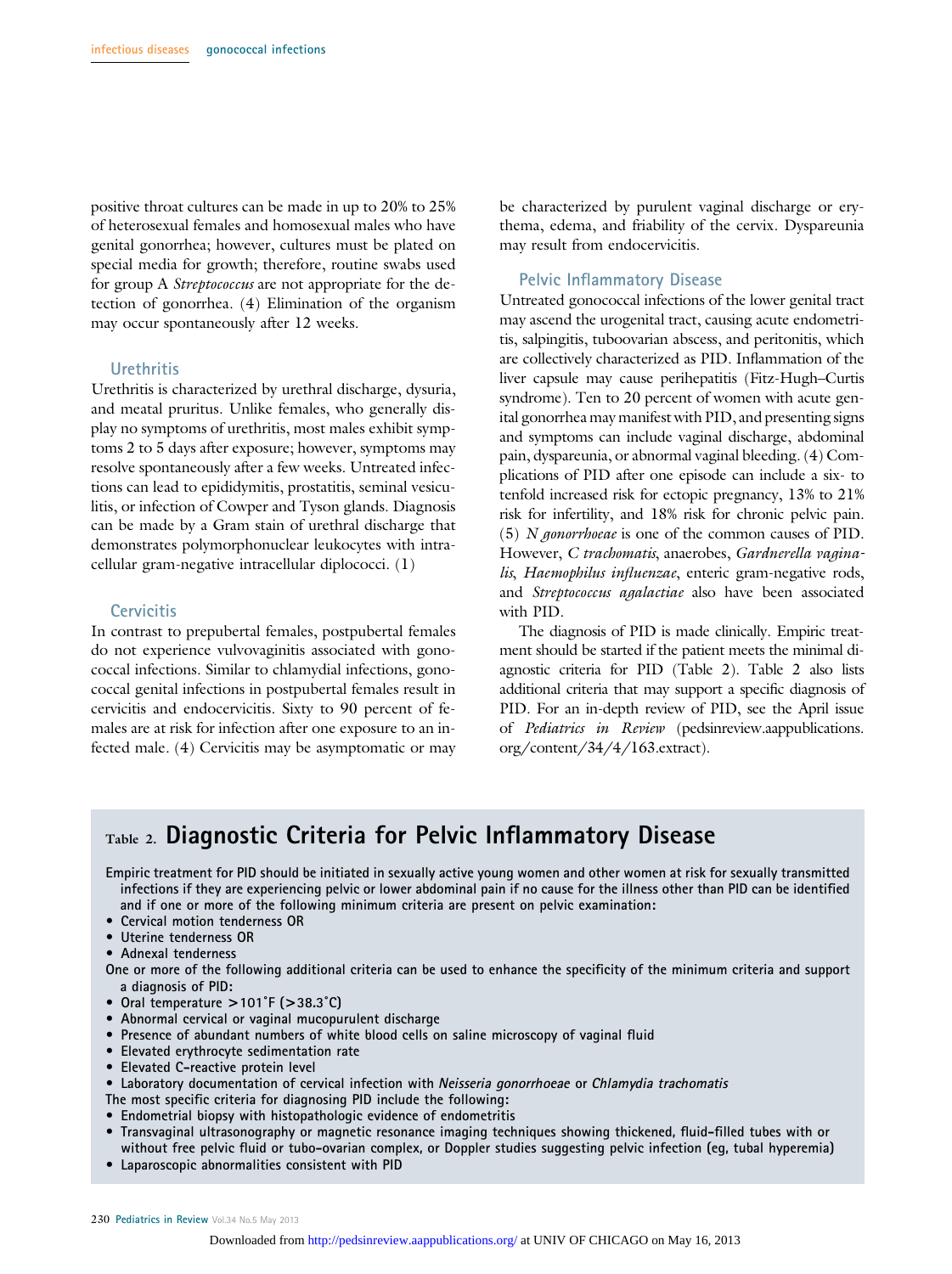### Disseminated Gonococcal Infection

Disseminated disease typically is characterized by fever, arthritis, and rash. Occurring more frequently in females than males, it is thought that DGI is associated often with persistent asymptomatic infection, which results in delayed diagnosis and delayed treatment. In addition, females are at risk also during menstruation, pregnancy, and the postpartum period because of maximal endocervical shedding and decreased bactericidal activity of cervical mucus. (2)

Two common classifications of DGI are tenosynovitis– dermatitis syndrome and suppurative arthritis syndrome. Tenosynovitis–dermatitis, the more common, is characterized by fever, chills, skin lesions, and polyarthralgia, which primarily affects the hands and fingers. Monoarticular arthritis is the predominant manifestation of suppurative arthritis syndrome. (2)

Skin manifestations of DGI present as hemorrhagic or vesiculopapular lesions. Frequently, these lesions are painful and appear on palmar and plantar surfaces. Twenty to 30 percent of these lesions may contain gonococci.

Less common manifestations of DGI include acute endocarditis, pericarditis, and meningitis. In cases of suspected DGI, cultures of blood, pharynx, rectum, urethra, cervix, and synovial fluid (if involved) should be collected. An elevated peripheral white blood cell count and increased erythrocyte sedimentation rate commonly occur.

### Screening and Diagnostic Methods

Initial screening for suspected STIs such as gonorrhea begins with performing an appropriate history. A proper sexual history, including questions about high-risk behaviors and sites of sexual contact, must be obtained to direct laboratory screening to the appropriate anatomic site. Those inexperienced with taking a sexual history should refer to the CDC website [\(http://www.cdc.gov/](http://www.cdc.gov/std/treatment/SexualHistory.pdf) [std/treatment/SexualHistory.pdf\)](http://www.cdc.gov/std/treatment/SexualHistory.pdf).

Because the clinical manifestations of gonococcal infections can mimic, or even coincide with, other infections such as chlamydial infection, bacterial vaginosis, and trichomoniasis, it is important to appropriately distinguish gonococcal infections from these other entities. Furthermore, untreated gonococcal disease can have complications that produce significant morbidity and mortality.

Specific diagnostic testing for gonorrhea consists of culture, nucleic hybridization tests, and nucleic acid amplification tests (NAATs). Culture can be performed on selective (eg, Thayer–Martin) or nonselective (eg, chocolate agar) media. Because of the limitation of genital specimens endocervical swab specimens in females and urethral swab specimens in males—culture and nucleic hybridization tests are not used as commonly as NAATs, which allow for the widest variety of specimen types: endocervical swabs, vaginal swabs, urethral swabs, and urine. Rectal swabs even may be processed in some laboratories. In addition, NAATs demonstrate high specificity and sensitivity and may be considered as less invasive and easier to perform (urine and vaginal specimens). Patient-collected vaginal swabs have demonstrated similar specificity and improved sensitivity compared with provider-collected swabs. Gram stain may be used to diagnose urethritis in males, as stated above, but should not be used to rule out gonorrhea in symptomatic individuals.

Cultures must be obtained in affected children because of legal implications and concerns for antibiotic resistance and antimicrobial susceptibility. Cultures must be performed as well on nongenital specimens from the rectum, pharynx, and conjunctiva.

Current recommendations advocate annual screening of sexually active adolescents for chlamydial infection and gonorrhea. Adolescents at higher risk, such as those with multiple partners or a history of STI, should be screened for both infections every 6 months. (1) Additionally, clinicians should recommend routine HIV and syphilis screening to all patients at increased risk for these infections. This group includes adolescents who seek screening for STIs, MSM, and those who exchange sex for money or drugs. (6,7) Clinicians should report STI cases in accordance with local and state requirements. Gonorrhea, along with syphilis, chlamydial infection, chancroid, HIV infection, and AIDS are reportable diseases in every state. (1)

### Management

The largest hurdle in the treatment of gonococcal infections is the increase in multidrug-resistant strains. In 2007, quinolones were no longer recommended for the treatment of gonorrhea because of drug resistance. (8) In 2010, the preferred management of uncomplicated infections became intramuscular injection of ceftriaxone rather than oral administration of a thirdgeneration cephalosporin. (1) Ceftriaxone produces a higher and more sustained bactericidal level than cefixime. Ceftriaxone also has remained the preferred treatment for pharyngitis caused by N gonorrhoeae.

In August 2012, the CDC updated treatment guidelines for gonorrhea and no longer recommends oral cephalosporins as routine treatment for gonococcal infections. (9) This recommendation stems from declining effectiveness of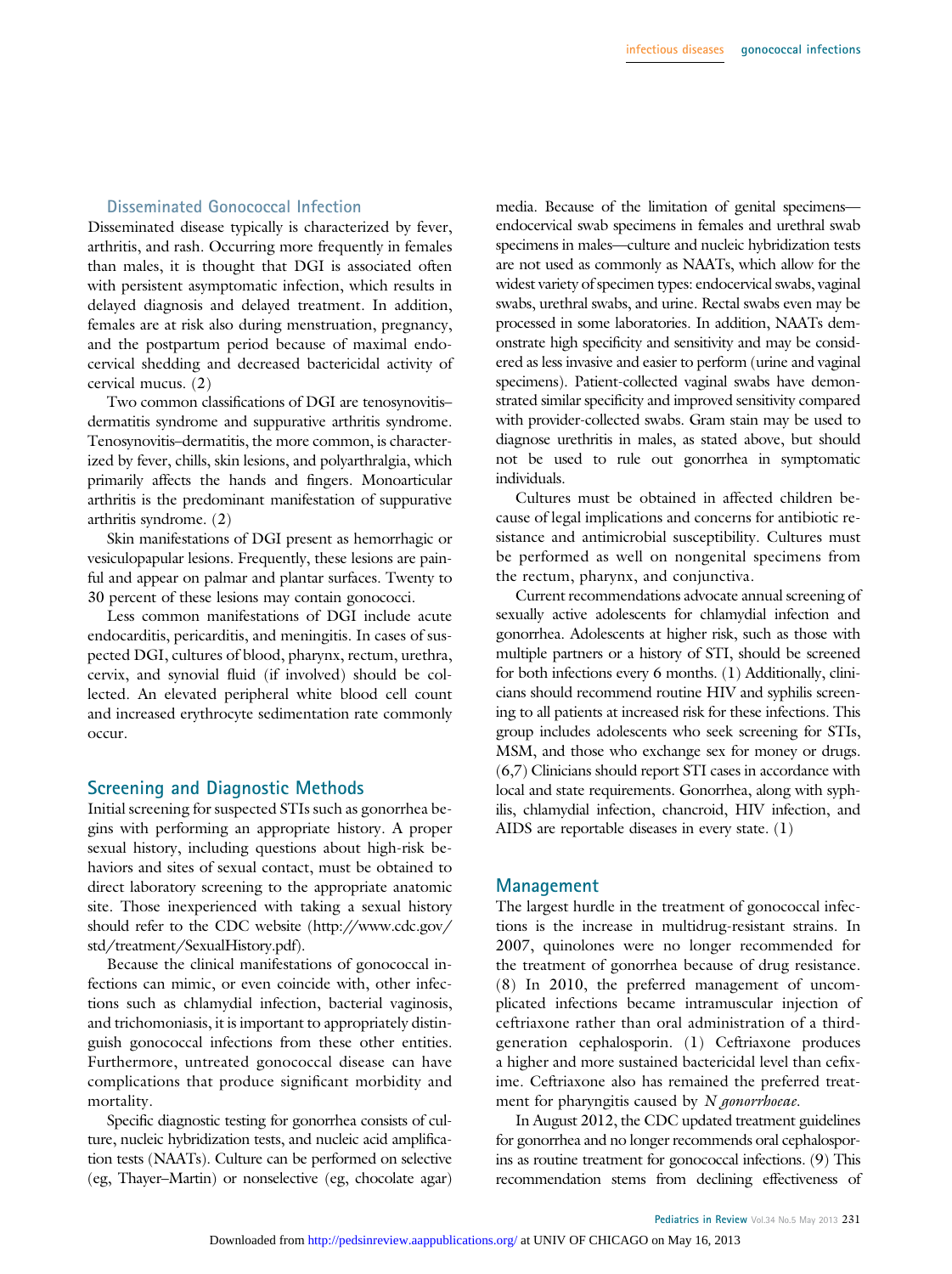cefixime. Currently, combination therapy of ceftriaxone with either doxycycline or azithromycin is the recommended treatment for uncomplicated genital, rectal, and pharyngeal infections for two reasons: (1) to provide cotreatment of C trachomatis infection and  $(2)$  to assist in preventing further drug resistance because gonococci are susceptible to both drugs. (1)

Cefixime, in combination therapy, may be used only if ceftriaxone is not available; however, a test of cure is recommended 1 week after treatment with cefixime. (8) Further efforts are being made to curb this increasing drug resistance. Table 3 lists the current recommendations for treatment of uncomplicated N gonorrhoeae in older children, adolescents, and adults according to the CDC.

# Table 3. Updated Recommended Treatment Regimens for Uncomplicated Gonococcal Infections of the Cervix, Urethra, and Rectum<sup>1</sup>

Recommended Regimen

Ceftriaxone 250 mg in a single intramuscular dose PLUS Azithromycin 1 g orally in a single dose or doxycycline 100 mg orally twice daily for 7 days\* Alternative Regimens If ceftriaxone is not available: Cefixime 400 mg in a single oral dose PLUS Azithromycin 1 g orally in a single dose or doxycycline 100 mg orally twice daily for 7 days\* PLUS Test-of-cure in 1 week If the patient has severe cephalosporin allergy: Azithromycin 2 g in a single oral dose PLUS Test-of-cure in 1 week <sup>1</sup>The recommended regimen for uncomplicated gonococcal infections of the pharynx is ceftriaxone 250 mg in a single intramuscular dose plus either azithromycin 1 g orally in a single dose or doxycycline 100 mg orally twice daily for 7 days.\* \*Because of the high prevalence of tetracycline resistance among

Gonococcal Isolate Surveillance Project isolates, particularly those with elevated minimum inhibitory concentrations to cefixime, the use of azithromycin as the second antimicrobial is preferred. All material in this table is in the public domain and may be used and reprinted without special permission. Data from MMWR Morb Mortal Wkly Rep. 2012;61(31):590-594.

Ceftriaxone is also the mainstay of treatment for infections in neonates, prepubertal children, and patients who have DGI or other complicated forms of gonococcal infection. Neonates with suspected ophthalmia neonatorum should receive one dose of ceftriaxone (25–50 mg/kg, intravenously or intramuscularly, not to exceed 125 mg) and should undergo frequent eye irrigations with saline solution until the discharge is gone. Neonates with disseminated infections, such as arthritis and septicemia, should be treated for 7 days with ceftriaxone, and neonates with meningitis should be treated for 10 to 14 days.

Management of prepubertal children is dependent on weight and age. Prepubertal children who weigh less than 45 kg and have uncomplicated gonococcal disease should be treated with 125 mg of ceftriaxone, and those above 45 kg should be treated with the adult dose. For children who weigh less than 45 kg and have DGI, treatment should consist of 50 mg/kg of ceftriaxone for 7 days, and the treatment of children above 45 kg or older than 8 years should consist of 1 g of ceftriaxone for 7 days. Meningitis should be treated for 10 to 14 days and endocarditis for 28 days with ceftriaxone. Further details on these therapies can be found in Red Book: 2012 Report of the Committee on Infectious Diseases. (10) Readers are urged to consult Red Book for complete management of gonococcal infection occurring in these special circumstances, which often requires the addition of a macrolide antibiotic.

Empiric management of sex partners must be undertaken to prevent reinfection and to stop further transmission. Counseling for the use of barrier protection methods (male latex condom) during all types of sexual contact also should be undertaken to prevent the spread of disease. Current recommendations require evaluation and treatment for both  $N$  gonorrhoeae and  $C$  trachomatis infection for all sexual partners of patients within 60 days of onset of symptoms or diagnosis. In patients whose last intercourse was greater than 60 days before the onset of symptoms or diagnosis, the most recent sexual partner should be treated.

When treatment of a sexual partner cannot be ensured or is unlikely, clinicians should consider expedited partner therapy (EPT). In EPT, the practitioner provides the partners of the infected patient with a prescription or medication for treatment of infection without an evaluation or examination. Currently, not all states allow this treatment, and clinicians should check the legal status of EPT in their jurisdictions. (11) Abstinence from sexual contact is recommended until therapy is completed and the signs and symptoms have resolved.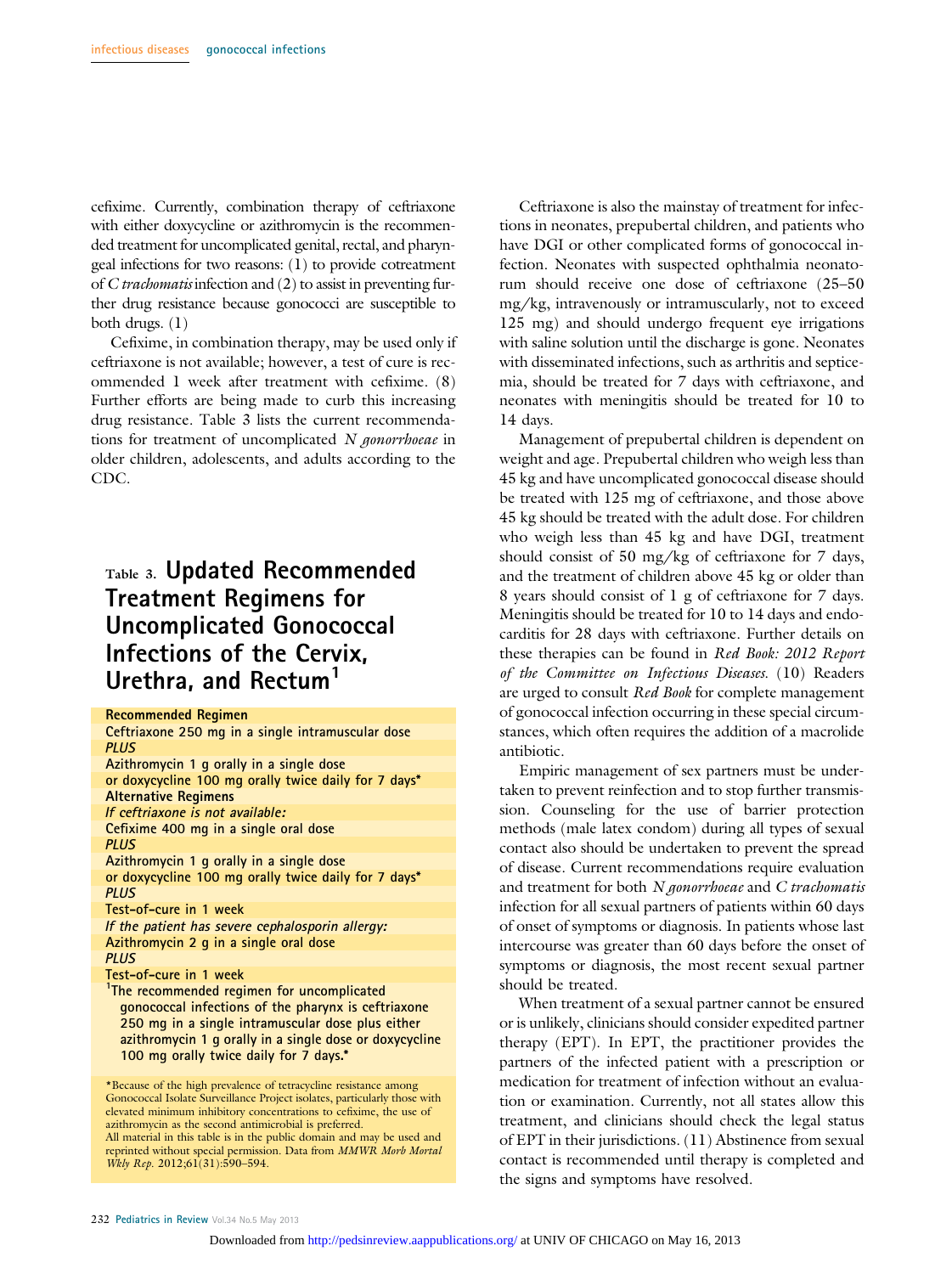# Summary

- Gonococcal infections commonly are asymptomatic, especially in females.
- Clinicians miss opportunities to identify and treat infections because of the lack of symptoms and suboptimal screening, which allow for disease transmission.

Based on strong research evidence:

- The United States Preventative Services Task Force (USPSTF) recommends prophylactic ocular topical medication for all newborns for the prevention of gonococcal ophthalmia neonatorum. (12)
- The USPSTF recommends that clinicians screen all sexually active women, including those who are pregnant, for gonorrhea infection if they are at increased risk for infection (ie, if they are young or have other individual or population risk factors). (13)
- Fluoroquinolones are no longer recommended as treatment of gonococcal infections. (8)
- Oral cephalosporins are no longer recommended as routine treatment of gonococcal infections. (9)

### References

1. Centers for Disease Control and Prevention. Sexually Transmitted Disease Treatment Guidelines, 2010. Accessed November 20, 2012 at<http://www.cdc.gov/std/treatment/>

2. Darville T. Neisseria gonorrhoeae (Gonococcus). In: Kleigman RM, ed. Nelson Textbook of Pediatrics, 19th ed. Philadelphia, PA: Saunders Elsevier; 2011:935–940

3. Centers for Disease Control and Prevention. STD Trends in the United States: 2010 National Data for Gonorrhea, Chlamydia, and Syphilis. Accessed November 20, 2012 at [http://www.cdc.gov/](http://www.cdc.gov/std/stats10/trends.htm) [std/stats10/trends.htm](http://www.cdc.gov/std/stats10/trends.htm)

4. Blythe MJ. Gonorrhea. In: Neinstein LS, ed. Adolescent Health Care: A Practical Guide, 5th ed. Philadelphia, PA: Lipincott Williams & Wilkins; 2008:793–804

5. Shrier LA. Pelvic inflammatory disease. In: Neinstein LS, ed. Adolescent Health Care: A Practical Guide, 5th ed. Philadelphia, PA: Lippincott Williams & Wilkins; 2008:819–824

6. Screening for HIV, Topic Page. April 2007. U.S. Preventive Services Task Force. Accessed November 20, 2012 at [http://www.](http://www.uspreventiveservicestaskforce.org/uspstf/uspshivi.htm) [uspreventiveservicestaskforce.org/uspstf/uspshivi.htm](http://www.uspreventiveservicestaskforce.org/uspstf/uspshivi.htm)

7. US Preventive Services Task Force. Screening for Syphilis Infection, July 2004. Accessed November 20, 2012 at [http://www.](http://www.uspreventiveservicestaskforce.org/uspstf/uspssyph.htm) [uspreventiveservicestaskforce.org/uspstf/uspssyph.htm](http://www.uspreventiveservicestaskforce.org/uspstf/uspssyph.htm)

8. Centers for Disease Control and Prevention (CDC). Update to CDC's sexually transmitted diseases treatment guidelines, 2006: fluoroquinolones no longer recommended for treatment of gonococcal infections. MMWR Morb Mortal Wkly Rep. 2007;56(14): 332–336

9. Centers for Disease Control and Prevention (CDC). Update to CDC's Sexually transmitted diseases treatment guidelines, 2010: oral cephalosporins no longer a recommended treatment for gonococcal infections. MMWR Morb Mortal Wkly Rep. 2012;61 (31):590–594

10. American Academy of Pediatrics. Gonococcal infections. In: Pickering LK, ed. Red Book: 2012 Report of the Committee on Infectious Diseases, 29th ed. Elk Grove Village, IL: American Academy of Pediatrics; 2012:336–344

11. Centers for Disease Control and Prevention. Legal Status of Expedited Partner Treatment—Summary Totals. Accessed November 20, 2012 at [http://www.cdc.gov/std/ept/legal/totals.](http://www.cdc.gov/std/ept/legal/totals.htm) [htm](http://www.cdc.gov/std/ept/legal/totals.htm)

12. US Preventive Services Task Force. Ocular Prophylaxis for Gonococcal Ophthalmia Neonatorum: U.S. Preventive Services Task Force Reaffirmation Recommendation Statement. AHRQ Publication No. 10-05146-2, July 2011. Accessed November 20, 2012 at [http://www.uspreventiveservicestaskforce.org/uspstf10/gonocul](http://www.uspreventiveservicestaskforce.org/uspstf10/gonoculproph/gonocuprs.htm)[proph/gonocuprs.htm](http://www.uspreventiveservicestaskforce.org/uspstf10/gonoculproph/gonocuprs.htm)

13. US Preventive Services Task Force. Screening for Gonorrhea: Recommendation Statement. AHRQ Publication No. 05-0579-A, May 2005. Accessed November 20, 2012 at [http://www.uspreven](http://www.uspreventiveservicestaskforce.org/uspstf05/gonorrhea/gonrs.htm)[tiveservicestaskforce.org/uspstf05/gonorrhea/gonrs.htm](http://www.uspreventiveservicestaskforce.org/uspstf05/gonorrhea/gonrs.htm)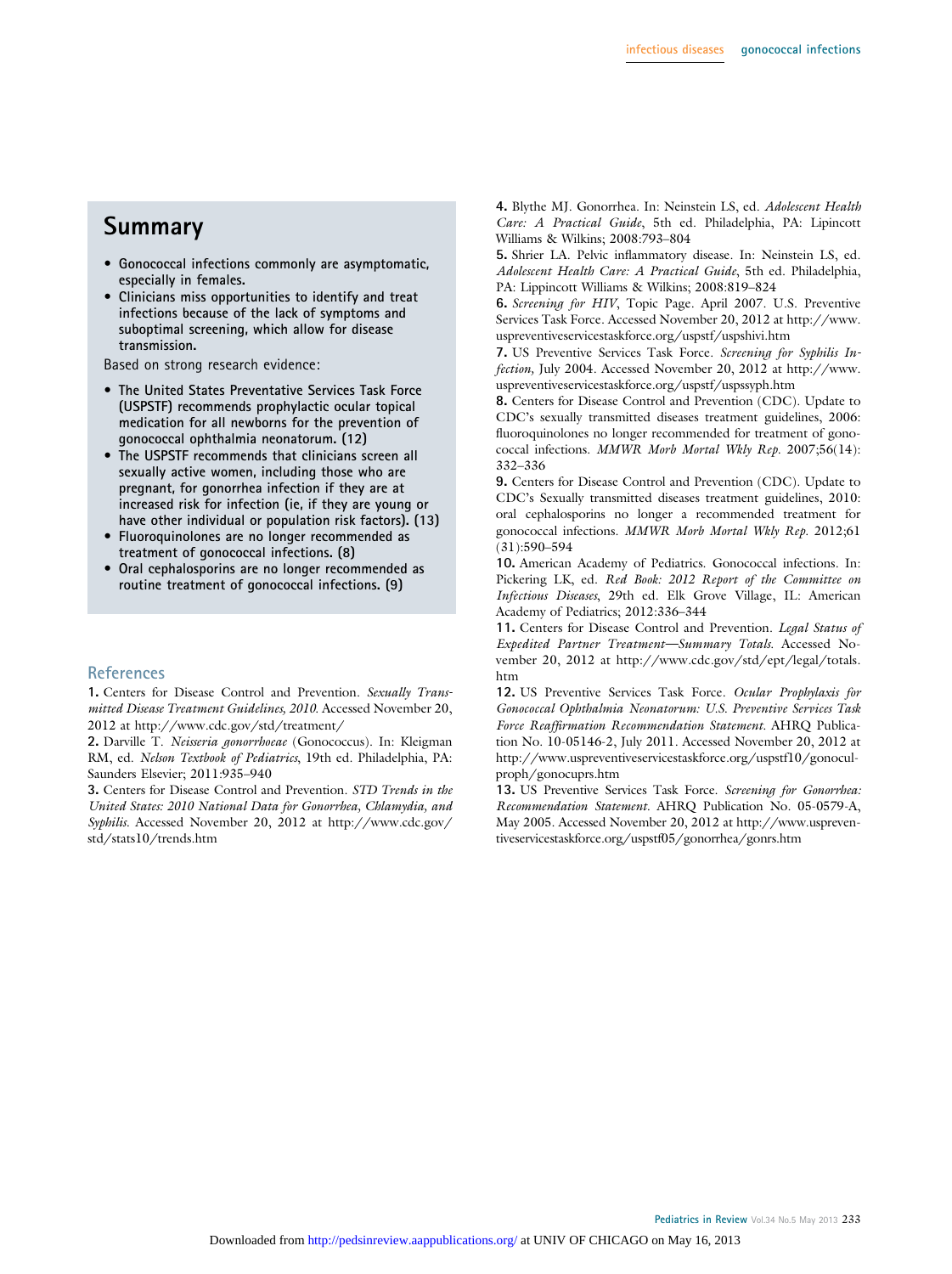# PIR Quiz

This quiz is available online at [http://www.pedsinreview.aappublications.org.](http://www.pedsinreview.aappublications.org) Note: learners can take Pediatrics in Review quizzes and claim credit online only. No paper answer form will be printed in the journal.

# New Minimum Performance Level Requirements

Per the 2010 revision of the American Medical Association (AMA) Physician's Recognition Award (PRA) and credit system, a minimum performance level must be established on enduring material and journal-based CME activities that are certified for AMA PRA Category 1 Credit<sup>TM</sup>. In order to successfully complete 2013 *Pediatrics in Review* articles for *AMA PRA Category 1 Credit<sup>TM</sup>*, learners must demonstrate a minimum performance level of 60% or higher on this assessment, which measures achievement of the educational purpose and/or objectives of this activity.

In Pediatrics in Review, AMA PRA Category 1 Credit<sup>TM</sup> may be claimed only if 60% or more of the questions are answered correctly. If you score less than 60% on the assessment, you will be given additional opportunities to answer questions until an overall 60% or greater score is achieved.

- 1. A 16-year-old sexually active boy presents with complaints of pain in both hands. He has a temperature of 39˚C and says he has chills. During the physical examination, you suspect disseminated gonococcal infection when you note
	- A. Hemorrhagic lesions on both palms.
	- B. Jaundice.
	- C. Pallor.
	- D. Target lesions.
	- E. Urticaria.
- 2. An 18-year-old girl presents with purulent vaginal discharge. On pelvic examination, you note erythema, edema, and friability of her cervix. You suspect gonococcal infection and seek to confirm your impression by obtaining a
	- A. Culture of endocervical swab specimens on chocolate agar.
	- B. Culture of urethral swab specimens on Thayer-Martin medium.
	- C. Nucleic acid amplification test of a patient-collected vaginal specimen.
	- D. Nucleic acid amplification test of a provider-collected vaginal specimen.
	- E. Nucleic hybridization testing of a urine specimen.
- 3. You are seeing a 17-year-old male prostitute for a first visit. You recommend that he be tested for sexually transmitted infection whenever he is symptomatic and at least every
	- A. 3 months.
	- B. 6 months.
	- C. 9 months.
	- D. 12 months.
	- E. 18 months.
- 4. The patient tests positive for N *gonorrhoeae.* You recommend testing and treatment of all of his sexual partners over the past
	- A. 7 days.
	- B. 14 days.
	- C. 30 days.
	- D. 60 days.
	- E. 90 days.
- 5. The patient tells you that not all of his contacts will agree to testing in your office. In states that allow it, your BEST course of action is to
	- A. Give the patient information sheets about symptoms of gonorrhea to give to his contacts.
	- B. Have the local health department collect specimens from all contacts.
	- C. Have the patient collect specimens; treat those who are infected.
	- D. Provide prescriptions to treat all contacts without an evaluation.
	- E. Treat all of those who present to your office for testing.